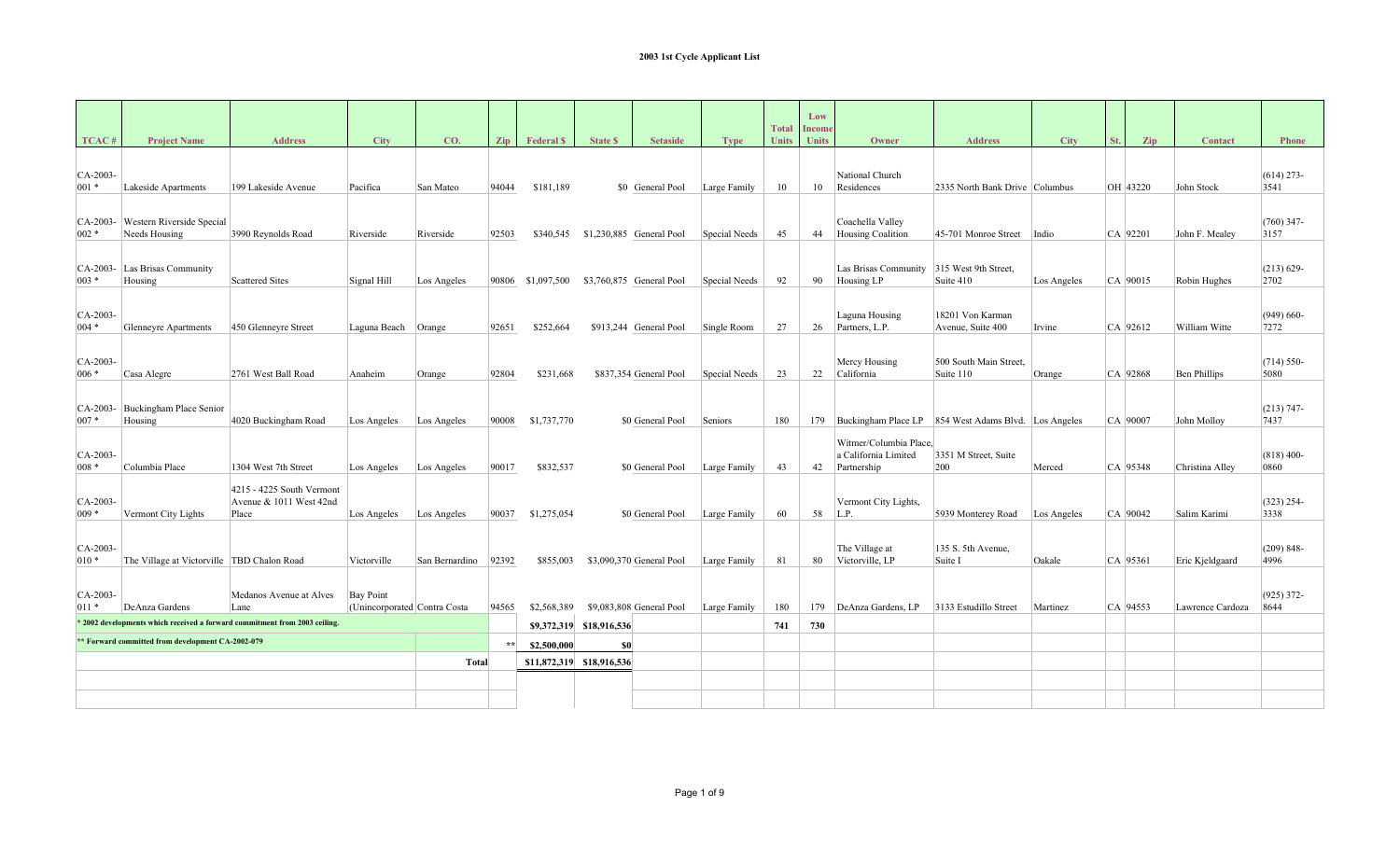|                   |                                                         |                                                                  |             |              |       |                  |                   |                                                        |              | <b>Total</b> | Low<br>Income |                                                                             |                                     |             |     |            |                   |                       |
|-------------------|---------------------------------------------------------|------------------------------------------------------------------|-------------|--------------|-------|------------------|-------------------|--------------------------------------------------------|--------------|--------------|---------------|-----------------------------------------------------------------------------|-------------------------------------|-------------|-----|------------|-------------------|-----------------------|
| TCAC <sup>#</sup> | <b>Project Name</b>                                     | <b>Address</b>                                                   | <b>City</b> | CO.          | Zip   | <b>Federal S</b> | <b>State \$</b>   | <b>Setaside</b>                                        | <b>Type</b>  | <b>Units</b> | <b>Units</b>  | Owner                                                                       | <b>Address</b>                      | <b>City</b> | St. | Zip        | <b>Contact</b>    | <b>Phone</b>          |
| $CA-2003-$<br>012 | Crane Terrace Apartments 1318 East Canal Drive          |                                                                  | Turlock     | Stanislaus   | 95830 | \$370,508        |                   | $$1,372,250$ General Pool                              | Seniors      | 44           | 43            | Turlock Crane Terrace,<br>L.P.                                              | 1318 East Canal Drive Turlock       |             |     | CA 95380   | Jeanne Vaughn     | $(559)$ 292-<br>9212  |
| CA-2003-<br>013   | 1200 Park Avenue<br>Apartments                          | 1200 Park Avenue                                                 | Chico       | <b>Butte</b> | 95928 | \$1,256,180      |                   | \$0 General Pool                                       | Seniors      | 107          | 106           | 1200 Park Avenue, L.P. 1200 Park Avenue                                     |                                     | Chico       |     | CA 94926   | Gary E. Sannar    | $(530) 895 -$<br>4474 |
| $CA-2003$<br>014  | Park View Apartments                                    | Central Avenue and Main St. Fillmore                             |             | Ventura      | 93015 | \$487,359        | \$1,805,030 Rural |                                                        | Seniors      | 50           | 49            | Fillmore Park View,<br>L.P.                                                 | Central Avenue and<br>Main Street   | Fillmore    |     | CA 93015   | Jeanne Vaughn     | $(559)$ 292-<br>9212  |
| CA-2003-<br>015   | Maganda Park                                            | Balboa Street between First<br><b>Avenue and Diaz Streets</b>    | Delano      | Kern         | 93216 | \$1,434,070      |                   | \$0 General Pool                                       | Large Family | 84           | 84            | HA of Kern County                                                           | 601 24th Street                     | Bakersfield |     | CA 93301   | William L. Carter | $(661) 631 -$<br>8500 |
| $CA-2003-$<br>016 | <b>Encore Hall Apartments</b>                           | 1602 Ivar Avenue                                                 | Los Angeles | Los Angeles  | 90028 | \$1,479,742      |                   | \$0 General Pool                                       | Seniors      | 103          | 103           | Encore Hall Senior<br>Housing L.P.                                          | 1401 E. 1st Street, 2nd<br>Floor    | Los Angeles |     | CA 90033   | Dalia Sotelo      | $(323) 981 -$<br>2885 |
| $CA-2003-$<br>017 | Cottonwood Place II                                     | 24115 Cottonwood Avenue   Moreno Valley   Riverside              |             |              | 92552 | \$592,949        |                   | $$2,196,110$ General Pool                              | Large Family | 61           | 60            | Palm Desert<br>Development Company                                          | 73-061 El Paseo, Suite<br> 214      | Palm Desert |     | CA 92261   | Dan Horn          | $(760)$ 568-<br>1048  |
| CA-2003-<br>018   | Newman Village                                          | Prince Road between<br>Stoneglen Drive and Canyon<br>Creek Drive | Newman      | Stanislaus   | 95360 | \$523.892        | \$1,940,341 Rural |                                                        | Large Family | 52           |               | 51 Self-Help Enterprises                                                    | 8445 West Elowin                    | Visalia     |     | CA 93291   | Doug Pingel       | $(559) 651 -$<br>1000 |
| $CA-2003-$<br>019 | Lake Terrace Apartments                                 | 7055 Old Highway 53                                              | Clearlake   | Lake         | 95422 | \$593,245        |                   | $$2,197,200$ Rural / RHS 515 Large Family              |              | 60           | 59            | Lake Terrace<br>Associates, a CA LP                                         | 13 -- 12th Avenue S.                | Nampa       |     | ID 83651   | Caleb Roope       | $(208)$ 461-<br>0022  |
| CA-2003-<br>020   | St. Anne's Transitional<br>Housing & Child Care<br>Dev. | 155 N. Occidental Boulevard Los Angeles                          |             | Los Angeles  | 90026 | \$554,621        |                   | \$0 Special Needs Special Needs                        |              | 40           | 39            | St. Anne's Maternity<br>Home and The Salvation 155 North Occidental<br>Army | Blvd.                               | Los Angeles |     | CA 90026   | Michelle Koenig   | $(213) 381 -$<br>2931 |
| $CA-2003-$<br>021 | New Terminal Hotel                                      | 901 East 7th Street                                              | Los Angeles | Los Angeles  | 90021 | \$329,654        |                   | Nonprofit<br>Homeless<br>\$0 Apportionment Single Room |              | 40           | 40            | Single Room Occupancy 354 South. Spring<br>Housing Corporation              | Street, Suite 400                   | Los Angeles |     | $CA$ 90013 | Vera Fleischman   | $(213)$ 229-<br>9640  |
| CA-2003-<br>022   | Murrieta Affordable<br>Housing                          | Northeast corner of Jefferson<br>and Juniper                     | Murrieta    | Riverside    | 92562 | \$591.900        |                   | \$2,759,999 General Pool                               | Large Family | 64           | 62            | Murrieta Family<br>Housing Partners, L.P.                                   | 200 East Washington<br>Avenue, #208 | Escondido   |     | CA 92025   | James Silverwood  | $(760)$ 738-<br>8401  |
| $CA-2003-$<br>023 | <b>Avian Glen Apartments</b>                            | 200 Avian Drive                                                  | Vallejo     | Solano       | 94591 | \$1,281,828      |                   | \$0 General Pool                                       | Large Family | 87           | 85            | Vallejo Family Housing 200 East Washington<br>Partners, LP                  | Avenue, #208                        | Escondido   |     | CA 92025   | James Silverwood  | $(760)$ 738-<br>8401  |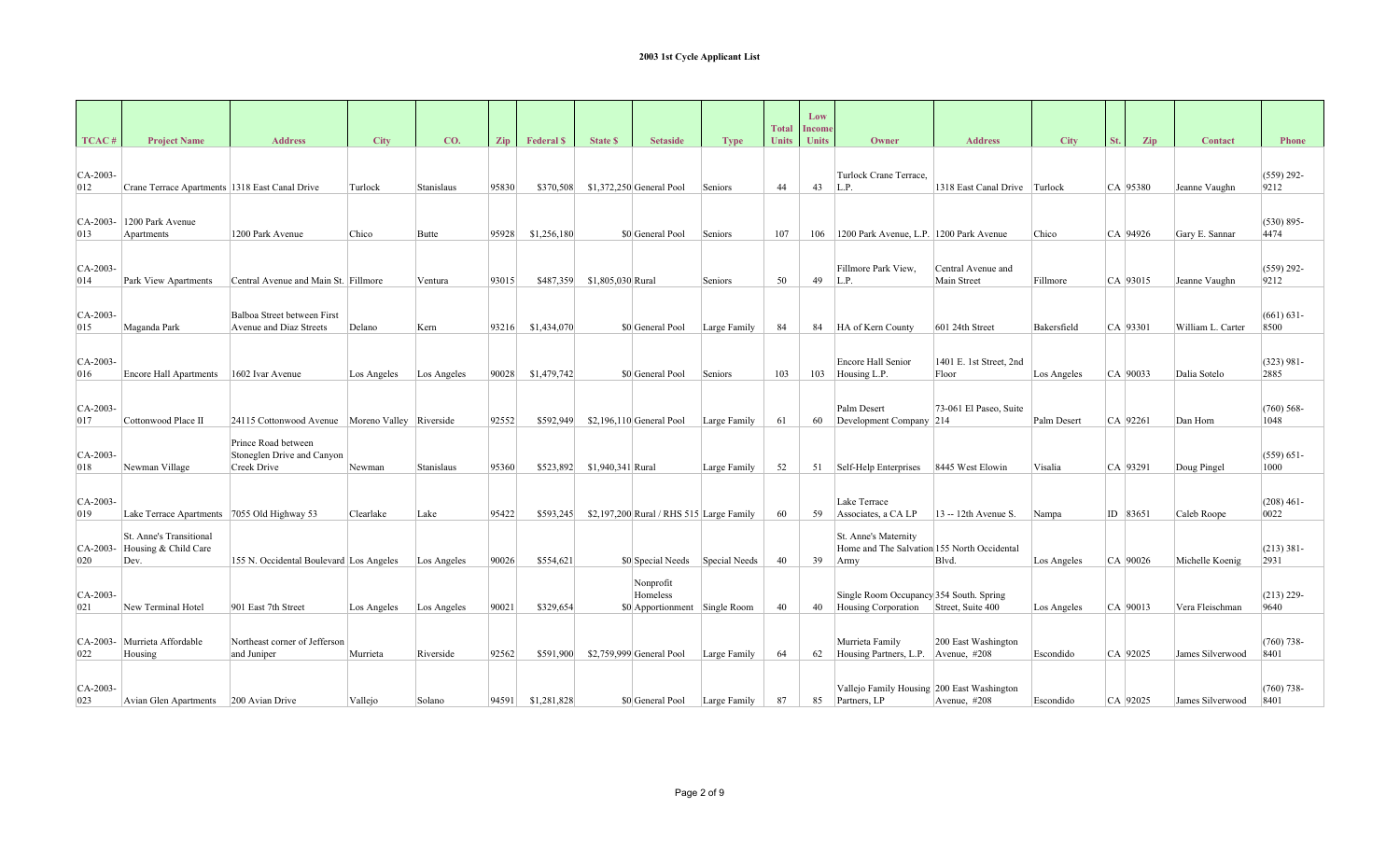|                   |                                                               |                                                                                |                          |                                     |       |                  |                 |                                                            |                |                              | Low                    |                                                                |                                       |                        |     |          |                           |                       |
|-------------------|---------------------------------------------------------------|--------------------------------------------------------------------------------|--------------------------|-------------------------------------|-------|------------------|-----------------|------------------------------------------------------------|----------------|------------------------------|------------------------|----------------------------------------------------------------|---------------------------------------|------------------------|-----|----------|---------------------------|-----------------------|
| TCAC <sup>#</sup> | <b>Project Name</b>                                           | <b>Address</b>                                                                 | <b>City</b>              | CO.                                 | Zip   | <b>Federal S</b> | <b>State \$</b> | <b>Setaside</b>                                            | <b>Type</b>    | <b>Total</b><br><b>Units</b> | Income<br><b>Units</b> | Owner                                                          | <b>Address</b>                        | <b>City</b>            | St. | Zip      | <b>Contact</b>            | <b>Phone</b>          |
| 024               | CA-2003- G & College Family<br>Apartments                     | $201 \& 207$ East College<br>Avenue                                            | Lompoc                   | Santa Barbara                       | 93436 | \$457,137        |                 | \$1,693,098 General Pool                                   | Large Family   | 35                           | 34                     | HA of Santa Barbara<br>County                                  | 815 West Ocean<br>Avenue              | Lompoc                 |     | CA 93436 | John Polanskey            | $(805) 736-$<br>3423  |
| CA-2003-<br>025   | Santos Plaza Apartments                                       | 1608 West 38th Place                                                           | Los Angeles              | Los Angeles                         | 90062 | \$429,243        |                 | Nonprofit<br>Homeless<br>\$0 Apportionment Special Needs   |                | 37                           | 36                     | A Community of Friends Suite 1000                              | 3345 Wilshire Blvd                    | Los Angeles            |     | CA 90010 | Dora Leong Gallo          | $(213)$ 480-<br>0809  |
| CA-2003-<br>026   | Tyrol Plaza Senior<br>Apartments                              | 891 S. State College Blvd.                                                     | Anaheim                  | Orange                              | 92806 | \$619,283        |                 | Nonprofit<br>Homeless<br>\$2,293,642 Apportionment Seniors |                | 60                           | 59                     | Tyrol Plaza, L.P.                                              | 3345 Wilshite Blvd.,<br>Suite 1000    | Los Angeles            |     | CA 90010 | Lee Milman                | $(213)$ 480-<br>0809  |
| CA-2003-<br>027   | Mission Palms II                                              | 3702 La Rue Street                                                             | Rubidoux                 | Riverside                           | 92509 | \$567,904        |                 | $$2,103,348$ General Pool                                  | Seniors        | 60                           | 60                     | Palm Desert<br>Development Company 214                         | 73-061 El Paseo, Suite                | Palm Desert            |     | CA 92260 | Dan Horn                  | $(760)$ 568-<br>1048  |
| $CA-2003-$<br>028 | Rancho de Soto<br>Apartments                                  | Southwestern corner<br>Newport & Cortina Streets   Orland                      |                          | Glenn                               | 95963 | \$444,477        |                 | \$0 Rural / RHS 514 Large Family                           |                | 33                           | 32                     | Community Housing<br>Improvement Program.<br>Inc. (CHIP)       | 1001 Willow Street                    | Chico                  |     | CA 95928 | Maria Demers              | $(530) 891 -$<br>6931 |
| CA-2003-<br>029   | Jasmine Square<br>Apartments                                  | 16505 North Church Street   Morgan Hill                                        |                          | Santa Clara                         | 90537 | \$1,129,746      |                 | \$0 Nonprofit                                              | Large Family   | 72                           | 71                     | South County Housing<br>Corp.                                  | 7455 Carmel Street                    | Gilroy                 |     | CA 95020 | Karen Saunders            | $(408) 842 -$<br>9181 |
| CA-2003-<br>030   | Pacific Grove Senior<br>Apartments                            | 650 Jewell Avenue and<br>Chase Park at the corner of<br>Jewell and 17th Street | Pacific Grove   Monterey |                                     | 93950 | \$618,378        |                 | \$0 Nonprofit                                              | Seniors        | 49                           | 48                     | Jewell Avenue<br>Associates                                    | 7455 Carmel Street                    | Gilroy                 |     | CA 95020 | Jan Lindenthal            | $(408) 842 -$<br>9181 |
| $CA-2003-$<br>031 | Courtland Senior<br>Apartments                                | 1524 E. Grand Avenue                                                           |                          | Arroyo Grande San Luis Obispo 93421 |       | \$1,299,655      |                 | \$0 General Pool                                           | <b>Seniors</b> | 108                          | 107                    | Courtland-Arroyo<br>Grande, L.P.                               | 30950 Rancho Viejo<br>Road, Suite 100 | San Juan<br>Capistrano |     | CA 92675 | Thomas Willard            | $(949)$ 443-<br>9101  |
| $CA-2003-$<br>032 | San Mateo Rotary II                                           | 2701 Flores Street                                                             | San Mateo                | San Mateo                           | 94403 | \$631,900        |                 | \$0 Nonprofit                                              | Seniors        | 50                           | 47                     | Rotary Haciendas, Inc.<br>& Mid-Peninsula<br>Housing Coalition | 658 Bair Island Road.<br>Suite 300    | San Mateo              |     | CA 94063 | Andrea<br>Papanastassiou  | $(650)$ 482-<br>5509  |
| $CA-2003-$<br>033 | 9th & F Street Apartments 827 F Street                        |                                                                                | San Diego                | San Diego                           | 92101 | \$313,469        |                 | Nonprofit<br>Homeless<br>\$0 Apportionment Special Needs   |                | 24                           | 23                     | Catholic Charities                                             | 349 Cedar Street                      | San Diego              |     | CA 92101 | Sister RayMonda<br>DuVall | $(619)$ 231-<br>2828  |
| $CA-2003-$<br>034 | Springs Village                                               | 17302 Vailetti Drive                                                           | Sonoma                   | Sonoma                              | 95476 | \$1,177,157      |                 | \$0 Rural                                                  | Large Family   | 80                           | 79                     | <b>Burbank Housing</b><br>Development<br>Corporation           | 3432 Mendocino<br>Avenue              | Santa Rosa             |     | CA 95403 | Sue McQuiddy              | $(707)$ 526-<br>9782  |
| CA-2003-<br>035   | Jeffrey -- Lynne Perimeter Lynne Avenue and<br>Revitalization | Hampstead Street                                                               | Anaheim                  | Orange                              | 92802 | \$1,179,950      |                 | $$4,025,043$ General Pool                                  | Large Family   | 118                          | 117                    | <b>Anaheim Revitalization</b><br>II Partners, L.P.             | 18201 Von Karman<br>Avenue, Suite 400 | Irvine                 |     | CA 92612 | William Witte             | $(949) 660-$<br>7272  |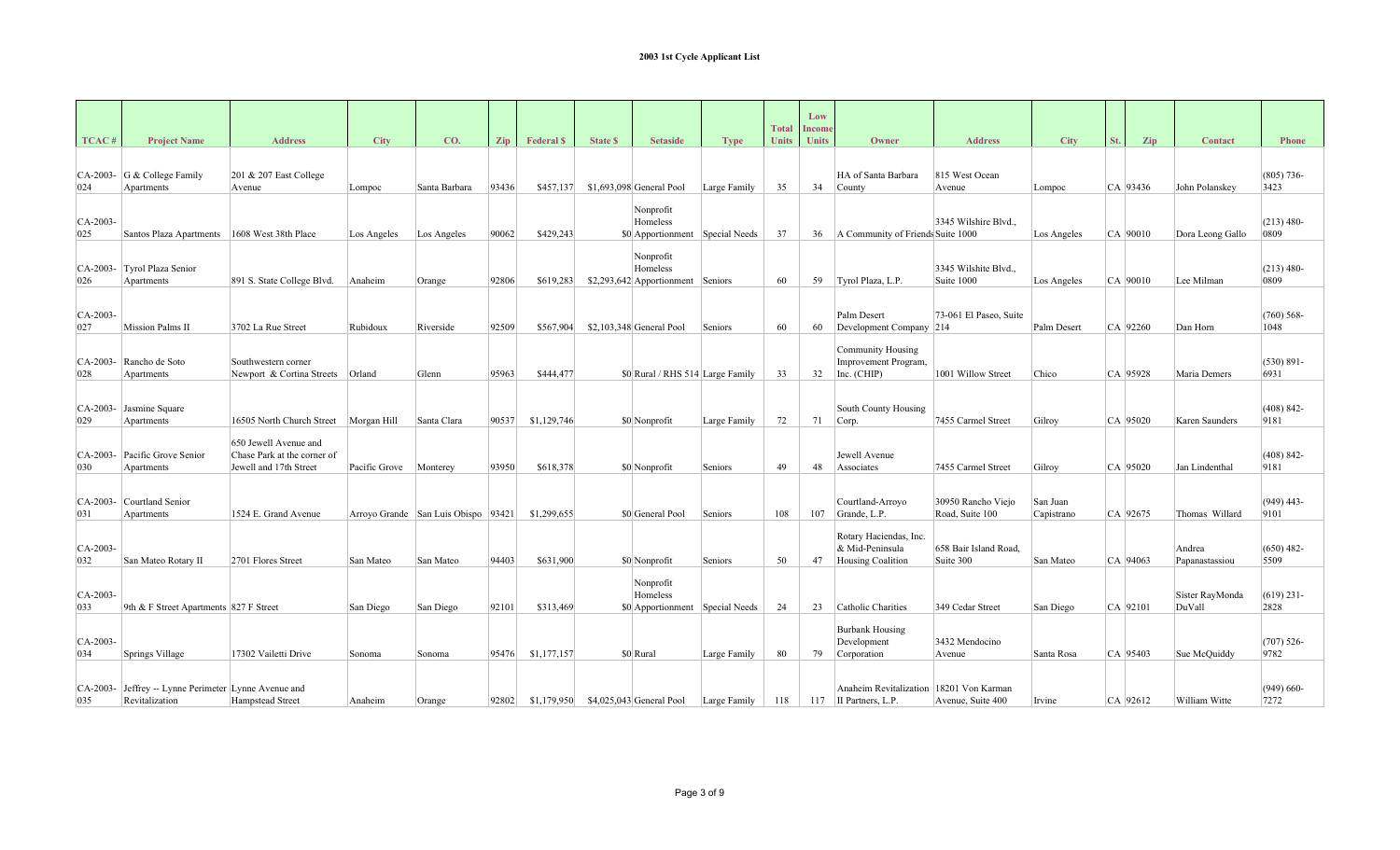|                   |                                                  |                                                          |                             |                         |       |                  |                                   |                          |              | <b>Total</b> | Low                    |                                                                                  |                                       |                               |     |            |                  |                       |
|-------------------|--------------------------------------------------|----------------------------------------------------------|-----------------------------|-------------------------|-------|------------------|-----------------------------------|--------------------------|--------------|--------------|------------------------|----------------------------------------------------------------------------------|---------------------------------------|-------------------------------|-----|------------|------------------|-----------------------|
| TCAC <sup>#</sup> | <b>Project Name</b>                              | <b>Address</b>                                           | <b>City</b>                 | CO.                     | Zip   | <b>Federal S</b> | <b>State \$</b>                   | <b>Setaside</b>          | <b>Type</b>  | <b>Units</b> | <b>Income</b><br>Units | Owner                                                                            | <b>Address</b>                        | <b>City</b>                   | St. | Zip        | <b>Contact</b>   | <b>Phone</b>          |
| $CA-2003-$<br>036 | Copper Creek Apartments Elfin Forest Road Lot C3 |                                                          | San Marcos                  | San Diego               | 92169 | \$665,013        |                                   | \$0 Nonprofit            | Large Family | 48           | 47                     | <b>BRIDGE Housing</b><br>Corporation -- Southern 9191 Towne Center<br>California | Drive, Suite L-101                    | San Diego                     |     | CA 92122   | Tim Baker        | $(858) 535 -$<br>0552 |
| $CA-2003-$<br>037 | Canyon Creek Apartments 400 Oak Hill Road        |                                                          | Paso Robles                 | San Luis Obispo   93446 |       | \$1,124,083      |                                   | \$0 Rural                | Large Family | 68           | 67                     | Peoples' Slef-Help<br>Housing Corp.                                              | 3533 Empleo Street                    | San Luis obispo   CA   93401  |     |            | Mark Wilson      | $(805) 781 -$<br>3088 |
| $CA-2003-$<br>038 | <b>Court Street Apartments</b>                   | 1301-1313 Court Street                                   | Los Angeles                 | Los Angeles             | 90026 | \$484,981        |                                   | \$0 General Pool         | Large Family | 24           | 23                     | <b>Court Street Apartments</b><br>ILP                                            | 1139 West Sixth Street   Los Angeles  |                               |     | $CA$ 90017 | Mary-Jane Wagle  | $(213) 202 -$<br>3930 |
| CA-2003-<br>039   | Pisgah Village                                   | 6044 Echo Street, 213<br>Avenue 60, 6051 Hayes<br>Avenue | Los Angeles                 | Los Angeles             | 90042 | \$517,023        |                                   | \$0 General Pool         | Seniors      | 47           | 46                     | Pisgah Village LP                                                                | 1139 West Sixth Street Los Angeles    |                               |     | CA 90017   | Channa Grace     | $(213)$ 202-<br>3930  |
| $CA-2003-$<br>040 | St. Stephens Senior<br>Apartments                | 5625 Imperial Avenue                                     | San Diego                   | San Diego               | 92114 | \$562,511        |                                   | \$0 General Pool         | Seniors      | 50           | 49                     | St. Stephens Housing<br>Partners, L.P.                                           | 18201 Von Karman<br>Avenue, Suite 400 | Irvine                        |     | CA 92612   | William Witte    | $(949) 660-$<br>7272  |
| CA-2003-<br>041   | Pico/Gramercy<br>Apartments                      | 3201 Pico Blvd.                                          | Los Angeles                 | Los Angeles             | 90019 | \$1,206,813      |                                   | \$0 General Pool         | Large Family | 71           | 70                     | PG Housing Partners,<br>L.P.                                                     | 1516 Pontius Avenue #<br>202          | Los Angeles                   |     | CA 90025   | Sean Clark       | $(310) 575 -$<br>3543 |
| CA-2003-<br>042   | Elderberry at Bethel                             | 5th and Bethel                                           | Sanger                      | Fresno                  | 93657 |                  | $$333,175$ $$1,541,909$ Nonprofit |                          | Seniors      | 74           | 73                     | Sanger Seniors Limited<br>Partnership                                            | 1331 Fulton Mall                      | Fresno                        |     | CA 93721   | Kathleen Paley   | $(559)$ 443-<br>8490  |
| CA-2003-<br>043   | The Alegria Apartments                           | 801 West 23rd Street                                     | Los Angeles                 | Los Angeles             | 90007 | \$266,129        |                                   | Small<br>\$0 Development | Large Family | 15           | 14                     | Esperanza Community<br>Housing Corp.                                             | 2337 South Figueroa<br>Street         | Los Angeles                   |     | CA 90007   | Cristain Ahumada | $(213) 748 -$<br>7285 |
| CA-2003-<br>044   | Fontana II Senior<br>Apartments                  | NE Corner of Ceres Ave. and<br>Sierra Ave.               | Fontana                     | San Bernardino          | 92335 | \$904,247        |                                   | \$3,349,063 General Pool | Seniors      | 93           | 92                     | Fontana II Housing<br>Partners, L.P.                                             | 18201 Von Karman<br>Avenue, Suite 400 | Irvine                        |     | CA 92612   | William Witte    | $(949) 660-$<br>7272  |
| $CA-2003-$<br>045 | Via del Mar                                      | 124 West Beach Street                                    | Watsonville                 | Santa Cruz              | 95076 | \$515,716        | \$1,910,058 Rural                 |                          | Large Family | 40           | 39                     | Mid-Peninsula The<br>Farm, Inc.                                                  | 658 Bair Island Rd<br>Suite 300       | Redwood City                  |     | CA 94063   | Jane Rover Barr  | $(831) 761 -$<br>7217 |
| $CA-2003-$<br>046 | Curran House                                     | 145 Taylor Street                                        | San Francisco San Francisco |                         | 94102 | \$1,099,013      |                                   | \$0 General Pool         | Large Family | 67           | 66                     | Taylor Family Housing,<br>Inc.                                                   | 201 Eddy Street                       | San Francisco                 |     | CA 94102   | Don Falk         | $(415)$ 776-<br>2151  |
| CA-2003-<br>047   | Kearney Palms Senior<br>Apartments               | 14606-14608 W. Kearney St. Kerman                        |                             | Fresno                  | 93630 | \$535,563        | \$1,980,032 Rural                 |                          | Seniors      | 81           | 80                     | Kearney Palms Senior<br>Apartments, L.P.                                         | 310 N. Westlake Blvd<br>Suite 210     | Westlake Village   CA   91362 |     |            | Laura Slajchert  | $(805)$ 379-<br>8555  |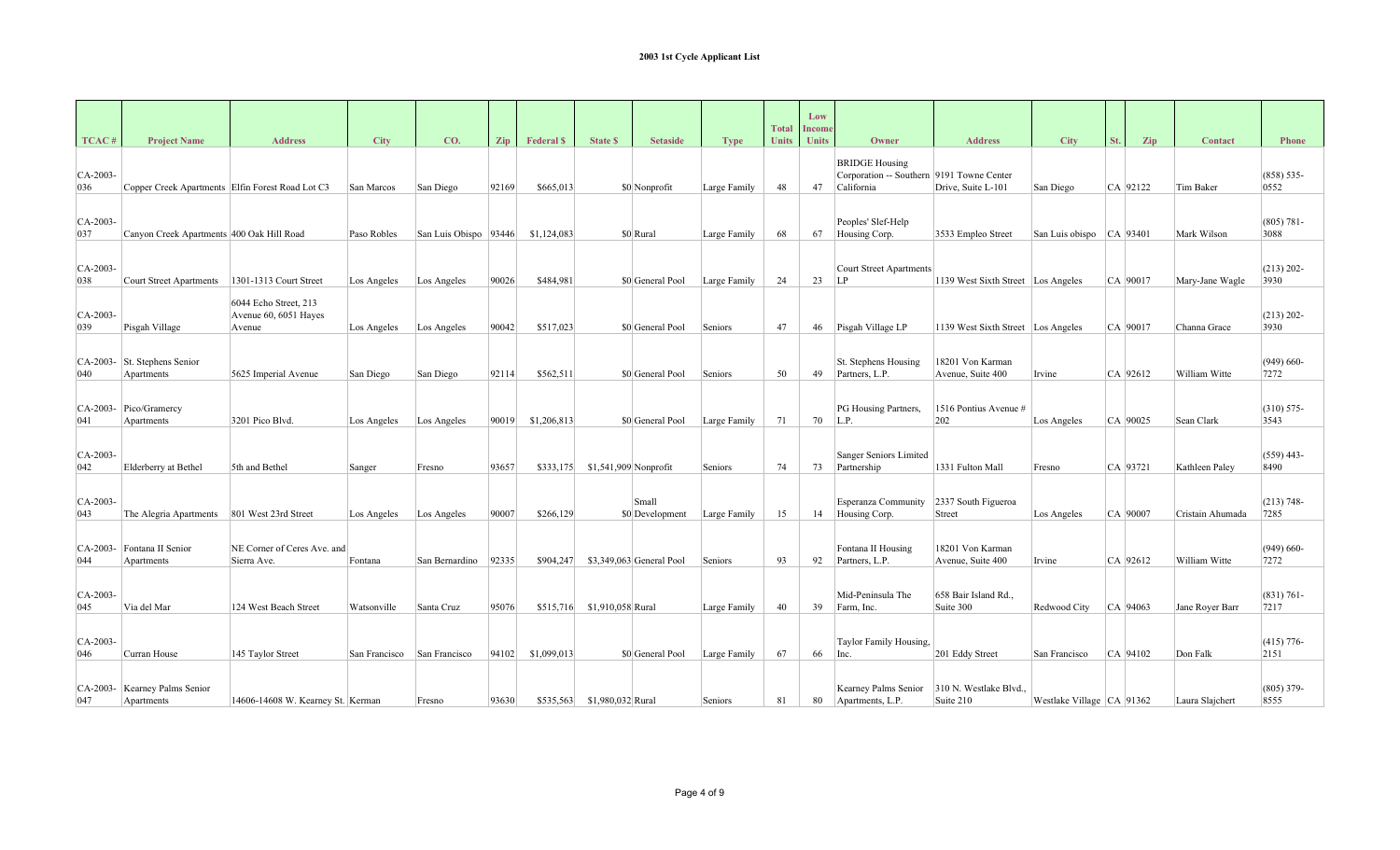|                    |                                              |                                                                |                      |              |       |                  |                   |                  |              | <b>Total</b> | Low<br>Income |                                            |                                        |                        |     |            |                 |                       |
|--------------------|----------------------------------------------|----------------------------------------------------------------|----------------------|--------------|-------|------------------|-------------------|------------------|--------------|--------------|---------------|--------------------------------------------|----------------------------------------|------------------------|-----|------------|-----------------|-----------------------|
| TCAC <sup>#</sup>  | <b>Project Name</b>                          | <b>Address</b>                                                 | <b>City</b>          | CO.          | Zip   | <b>Federal S</b> | <b>State \$</b>   | <b>Setaside</b>  | <b>Type</b>  | <b>Units</b> | <b>Units</b>  | Owner                                      | <b>Address</b>                         | <b>City</b>            | St. | Zip        | <b>Contact</b>  | <b>Phone</b>          |
| $CA-2003-$<br>048  |                                              | The Village at Tehachapi Corner of Mill & "H" Street Tehachapi |                      | Kern         | 93561 | \$655,716        | \$2,428,578 Rural |                  | Large Family | 79           | 78            | The Village at<br>Tehachapi, LP            | 135 South 5th Avenue,<br>Suite 1       | Oakdale                |     | CA 95361   | Eric Kjeldgaard | $(209) 848 -$<br>4996 |
| CA-2003-<br>049    | The Village at Kings<br>Canyon               | 5015 E. El Monte Avenue                                        | Fresno               | Fresno       |       | \$544,723        |                   | \$0 Nonprofit    | Large Family | 48           | 47            | The Village at Kings<br>Canyon             | 135 South 5th Avenue,<br>Suite I       | Oakdale                |     | CA 95361   | Eric Kjeldgaard | $(209) 848 -$<br>4996 |
| CA-2003-<br>050    | The Village at Mendota II 654 Lorenzo Street |                                                                | Mendota              | Fresno       | 93640 | \$981,663        |                   | \$0 Rural        | Large Family | 81           | 80            | The Village at Mendota<br>lП               | 135 South 5th Avenue,<br>Suite I       | Oakdale                |     | CA 95361   | Eric Kjeldgaard | $(209) 848 -$<br>4996 |
| CA-2003-<br>051    | Easter Hill Apartments -<br>Phase I-A        | 551 South 26th Street                                          | Richmond             | Contra Costa | 94804 | \$694,975        |                   | \$0 General Pool | Large Family | 51           | 50            | Easter Hill<br>Development, L.P.           | 551 South 26th Street                  | Richmond               |     | CA 94804   | Dalila Sotelo   | $(323) 981 -$<br>2885 |
| CA-2003-<br>052    | The Village at Orange<br>Cove                | TBD Orange Avenue                                              | Orange Cove   Fresno |              | 93646 | \$670,829        |                   | \$0 Rural        | Large Family | 61           | 60            | The Village at Orange<br>Cove              | 135 South 5th Avenue,<br>Suite 1       | Oakdale                |     | CA 95361   | Eric Kjeldgaard | $(209) 848 -$<br>4996 |
| $ CA-2003-$<br>053 | Pacific Apartments                           | 1593 & 1643 Pacific Avenue Long Beach                          |                      | Los Angeles  | 90813 | \$920,642        |                   | \$0 General Pool | Large Family | 42           | 41            | <b>Effective Housing</b><br>Solutions, LLC | 4th Floor, 10390 Santa<br>Monica Blvd. | Los Angeles            |     | $CA$ 90025 | Greg Langer     | $(310) 788 -$<br>7545 |
| CA-2003-<br>054    | Tuolumne Village<br>Apartments               | Tuolumne Street<br>approximately east of<br>Madsen             | Parlier              | Fresno       | 93648 | \$980,006        |                   | \$0 Rural        | Large Family | 81           | 80            | Tuolumne Village<br>Apartments, L.P.       | 110 Pine Avenue, #525 Long Beach       |                        |     | CA 90802   | Hunter Johnson  | $(562)$ 435-<br>2124  |
| $CA-2003-$<br>055  | <b>Belmont Meadows</b><br>Apartments         | NE Corner of Belmont Street<br>and First Avenue                | Delano               | Kern         | 93215 | \$894,296        |                   | \$0 General Pool | Large Family | 73           | 72            | Belmont Meadows of<br>Delano, L.P.         | 30950 Rancho Viejo<br>Road, Suite 100  | San Juan<br>Capistrano |     | CA 92675   | Thomas Willard  | $(949)$ 443-<br>9101  |
| CA-2003-<br>056    | Del Norte Point<br>Apartments                | 1126 E Street                                                  | Cresent City         | Del Norte    | 95531 | \$771,548        |                   | \$0 Rural        | Large Family | 73           |               | 72   Del Norte Point, L.P.                 | 110 Pine Avenue, #525 Long Beach       |                        |     | CA 90802   | Hunter Johnson  | $(562)$ 435-<br>2124  |
| $CA-2003-$<br>057  | Sunnyside Apartments                         | Corner of Childs Avenue &<br>D Street                          | Merced               | Merced       | 95340 | \$1,451,724      |                   | \$0 General Pool | Large Family | 121          | 120           | Sunnyside of Merced,<br>L.P.               | 110 Pine Avenue, #525 Long Beach       |                        |     | $CA$ 90802 | Hunter Johnson  | $(562)$ 435-<br>2124  |
| CA-2003-<br>058    | L.P.                                         | Orchard View Apartments, Highway 115 East of Grape<br>Court    | Holtville            | Imperial     | 92250 | \$1,033,612      |                   | \$0 Rural        | Large Family | 81           | 80            | Orchard View, LP                           | 5400 East Olympic<br>Blvd., Suite 300  | Los Angeles            |     | CA 90022   | John Clem       | $(323) 721 -$<br>1655 |
| $CA-2003-$<br>059  | Palmer heights                               | Lassen Avenue, North of<br>Palmer Avenue                       | Huron                | Fresno       | 93234 | \$742.541        | \$2,040,912 Rural |                  | Large Family | 81           | 80            | Palmer Heights, L.P.                       | 30950 Rancho Viejo<br>Road, Suite 100  | San Juan<br>Capistrano |     | CA 92675   | Thomas Willard  | $(949)$ 443-<br>9101  |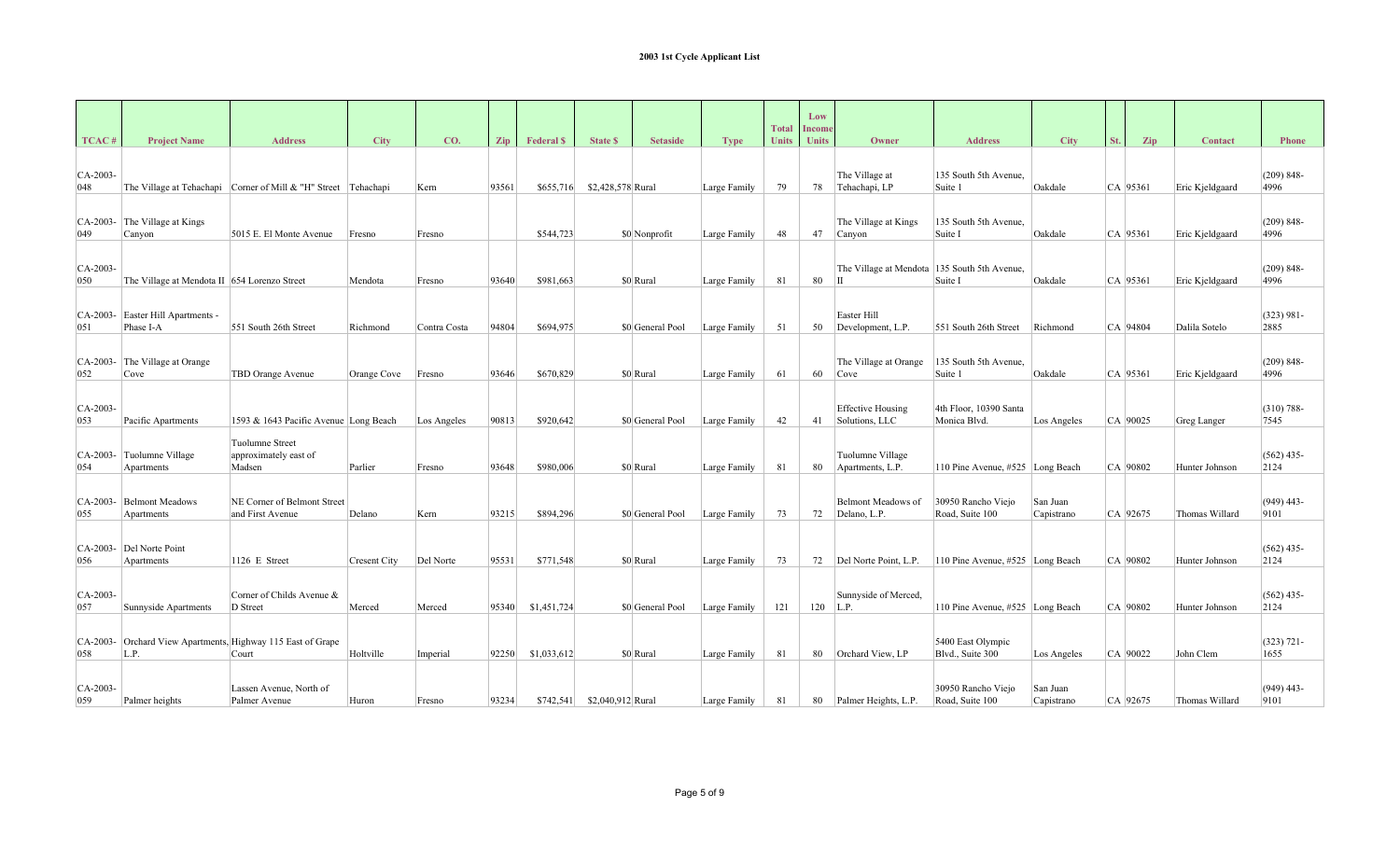|                   |                                                |                                       |                    |                |            |                  |                |                                 |              |                              | Low                           |                                                               |                                 |                           |            |     |                       |                       |
|-------------------|------------------------------------------------|---------------------------------------|--------------------|----------------|------------|------------------|----------------|---------------------------------|--------------|------------------------------|-------------------------------|---------------------------------------------------------------|---------------------------------|---------------------------|------------|-----|-----------------------|-----------------------|
| TCAC#             | <b>Project Name</b>                            | <b>Address</b>                        | <b>City</b>        | CO.            |            | <b>Federal S</b> | <b>State S</b> | <b>Setaside</b>                 |              | <b>Total</b><br><b>Units</b> | <b>Income</b><br><b>Units</b> | Owner                                                         | <b>Address</b>                  | <b>City</b>               |            |     | <b>Contact</b>        | <b>Phone</b>          |
|                   |                                                |                                       |                    |                | <b>Zip</b> |                  |                |                                 | <b>Type</b>  |                              |                               |                                                               |                                 |                           | St.        | Zip |                       |                       |
| $CA-2003-$        | Casa al Norte Senior                           |                                       |                    |                |            |                  |                |                                 |              |                              |                               | Orange Cove Casa al                                           |                                 |                           |            |     |                       | $(562)$ 435-          |
| 060               | Apartments                                     | 594 Adams Avenue                      | Orange Cove Fresno |                | 93646      | \$665,582        |                | \$0 Rural                       | Seniors      | 81                           | 80                            | Norte, L.P.                                                   | 110 Pine Avenue #525 Long Beach |                           | CA 90802   |     | Hunter Johnson        | 2124                  |
|                   |                                                | Yucca Avenue,                         |                    |                |            |                  |                |                                 |              |                              |                               |                                                               |                                 |                           |            |     |                       |                       |
| $CA-2003-$        |                                                | approximately 500' north of           |                    |                |            |                  |                |                                 |              |                              |                               | Riverview of Barstow,                                         | 30950 Rancho Viejo              | San Juan                  |            |     |                       | $(949)$ 443-          |
| 061               | Riverview Apartments                           | Main Street                           | Barstow            | San Bernardino | 92311      | \$930,918        |                | \$0 Rural                       | Large Family | 81                           | 80                            | L.P.                                                          | Rd. Suite 100                   | Capistrano                | CA 92675   |     | Thomas Willard        | 9101                  |
|                   |                                                |                                       |                    |                |            |                  |                |                                 |              |                              |                               | Comm. Housing                                                 |                                 |                           |            |     |                       |                       |
| CA-2003-          | Canyon Creek                                   | N/W Corner of Rhone Way               |                    |                |            |                  |                |                                 |              |                              |                               | Improvement Systems & 295 Main Street, Suite                  |                                 |                           |            |     |                       | $(831)$ 757-          |
| 062               | Townhomes                                      | and Fanoe Road                        | Gonzales           | Monterey       | 93926      | \$461,121        |                | \$0 Rural                       | Large Family | 36                           | 36                            | Planning Ass.                                                 | 100                             | Salinas                   | CA 93901   |     | David Cooke           | 6251                  |
|                   |                                                |                                       |                    |                |            |                  |                |                                 |              |                              |                               | Comm. Housing                                                 |                                 |                           |            |     |                       |                       |
| $CA-2003-$<br>063 | Market Street Townhomes & San Vincente         | Market Street between West            | Soledad            |                | 93960      | \$802,875        |                | \$0 Rural                       | Large Family | 60                           | 59                            | Improvement Systems & 295 Main Street, Suite<br>Planning Ass. | 100                             | <b>Salinas</b>            | CA 93901   |     | David Cooke           | $(831) 757 -$<br>6251 |
|                   |                                                |                                       |                    | Monterey       |            |                  |                |                                 |              |                              |                               |                                                               |                                 |                           |            |     |                       |                       |
|                   |                                                |                                       |                    |                |            |                  |                |                                 |              |                              |                               | CHISPA and Soledad                                            |                                 |                           |            |     |                       | $(831) 757-$          |
| $CA-2003-$<br>064 | Los Abuelitos Senior<br>Apartments             | 528-536 East Market Street Salinas    |                    | Monterey       | 93905      | \$218,248        |                | \$0 Nonprofit                   | Seniors      | 25                           | 25                            | Local Development<br>Corporation                              | 295 Main Street, Suite<br>100   | Salinas                   | CA 93901   |     | David Cooke           | 6251                  |
|                   |                                                |                                       |                    |                |            |                  |                |                                 |              |                              |                               |                                                               |                                 |                           |            |     |                       |                       |
| $CA-2003-$        |                                                |                                       |                    |                |            |                  |                |                                 |              |                              |                               |                                                               | 1250 Addison Street,            |                           |            |     |                       | $(510) 649 -$         |
| 065               | Oak Street Terrace                             | 1109 Oak Street                       | Oakland            | Alameda        | 94607      | \$458,548        |                | \$0 Nonprofit                   | Seniors      | 39                           |                               | 38 Oak Street Housing L.P. Suite G                            |                                 | Berkeley                  | CA 94702   |     | Mark Garrell          | 8500                  |
|                   |                                                |                                       |                    |                |            |                  |                | Nonprofit                       |              |                              |                               |                                                               |                                 |                           |            |     |                       |                       |
| $CA-2003-$        | University Neighborhood   1719-1725 University |                                       |                    |                |            |                  |                | Homeless                        |              |                              |                               |                                                               | 1250 Addison Street,            |                           |            |     |                       | $(510) 649 -$         |
| 066               | Apartments                                     | Avenue                                | Berkeley           | Alameda        | 94703      | \$467,501        |                | \$0 Apportionment Special Needs |              | 27                           |                               | 26 UNA Associates, LP                                         | Suite G                         | Berkeley                  | CA 94702   |     | Kevin Zwick           | 8500                  |
|                   |                                                |                                       |                    |                |            |                  |                |                                 |              |                              |                               |                                                               |                                 |                           |            |     |                       |                       |
| CA-2003-          | Mountain Crest                                 | Sycamore Road east of                 |                    |                |            |                  |                |                                 |              |                              |                               | Mountain Crest                                                | 30950 Rancho Viejo              | San Juan                  |            |     |                       | $(949)$ 443-          |
| 067               | Apartments                                     | Meyer Street                          | Arvin              | Kern           | 93309      | \$996.325        |                | \$0 Rural                       | Large Family | 80                           | 79                            | Apartments, L.P.                                              | Road, Suite 100                 | Capistrano                | CA 92675   |     | Thomas Willard        | 9101                  |
|                   |                                                |                                       |                    |                |            |                  |                |                                 |              |                              |                               |                                                               |                                 |                           |            |     |                       |                       |
| $CA-2003-$<br>068 | Kings Manor                                    | North Avenue east of Wigdal<br>Avenue | Corcoran           | Kings          | 93212      | \$957,587        |                | \$0 Rural                       | Large Family | 81                           | 80                            | Corcoran Kings Manor,<br>L.P.                                 | 110 Pine Avenue #525 Long Beach |                           | CA 90802   |     | Hunter Johnson        | $(562)$ 435-<br>2124  |
|                   |                                                |                                       |                    |                |            |                  |                |                                 |              |                              |                               |                                                               |                                 |                           |            |     |                       |                       |
| CA-2003-          | Mesquite Springs                               | Corner of Mesquite Avenue             | Desert Hot         |                |            |                  |                |                                 |              |                              |                               |                                                               |                                 |                           |            |     |                       | $(562)$ 435-          |
| 069               | Apartments                                     | & Hacienda Avenue                     | Springs            | Riverside      | 92240      | \$1,003,185      |                | \$0 Rural                       | Large Family | 81                           |                               | 80 Mesquite Springs, L.P. 110 Pine Avenue #525 Long Beach     |                                 |                           | CA 90802   |     | Hunter Johnson        | 2124                  |
|                   |                                                |                                       |                    |                |            |                  |                |                                 |              |                              |                               |                                                               |                                 |                           |            |     |                       |                       |
| $CA-2003-$        |                                                |                                       | Lakeview           |                |            |                  |                |                                 |              |                              |                               |                                                               | 801 South Grand                 |                           |            |     |                       | $(213) 622 -$         |
| 070               | Foothill Family Housing                        | 12054-12066 Foothill Blvd.            | Terrace            | Los Angeles    | 91342      | \$1,465,642      |                | \$0 General Pool                | Large Family | 78                           |                               | 77   Foothill Family, LP                                      | Avenue, Suite 10000             | Los Angeles               | $CA$ 90017 |     | <b>Richard Montes</b> | 9892                  |
|                   |                                                | 20244 Cohassett                       |                    |                |            |                  |                |                                 |              |                              |                               |                                                               |                                 |                           |            |     |                       |                       |
|                   | CA-2003- Cohasset Manor                        | Street/20425 Runnymede                |                    |                |            |                  |                |                                 |              |                              |                               |                                                               | 12000 Foothill Blvd.            |                           |            |     |                       | $(213) 622 -$         |
| 071               | Apartments                                     | Street                                | Winnetka           | Los Angeles    | 91306      | \$462,741        |                | \$0 Nonprofit                   | Large Family | 32                           | 32                            | <b>NEED</b>                                                   | Ste. 1                          | Lakeview Terrace CA 91342 |            |     | <b>Richard Montes</b> | 9892                  |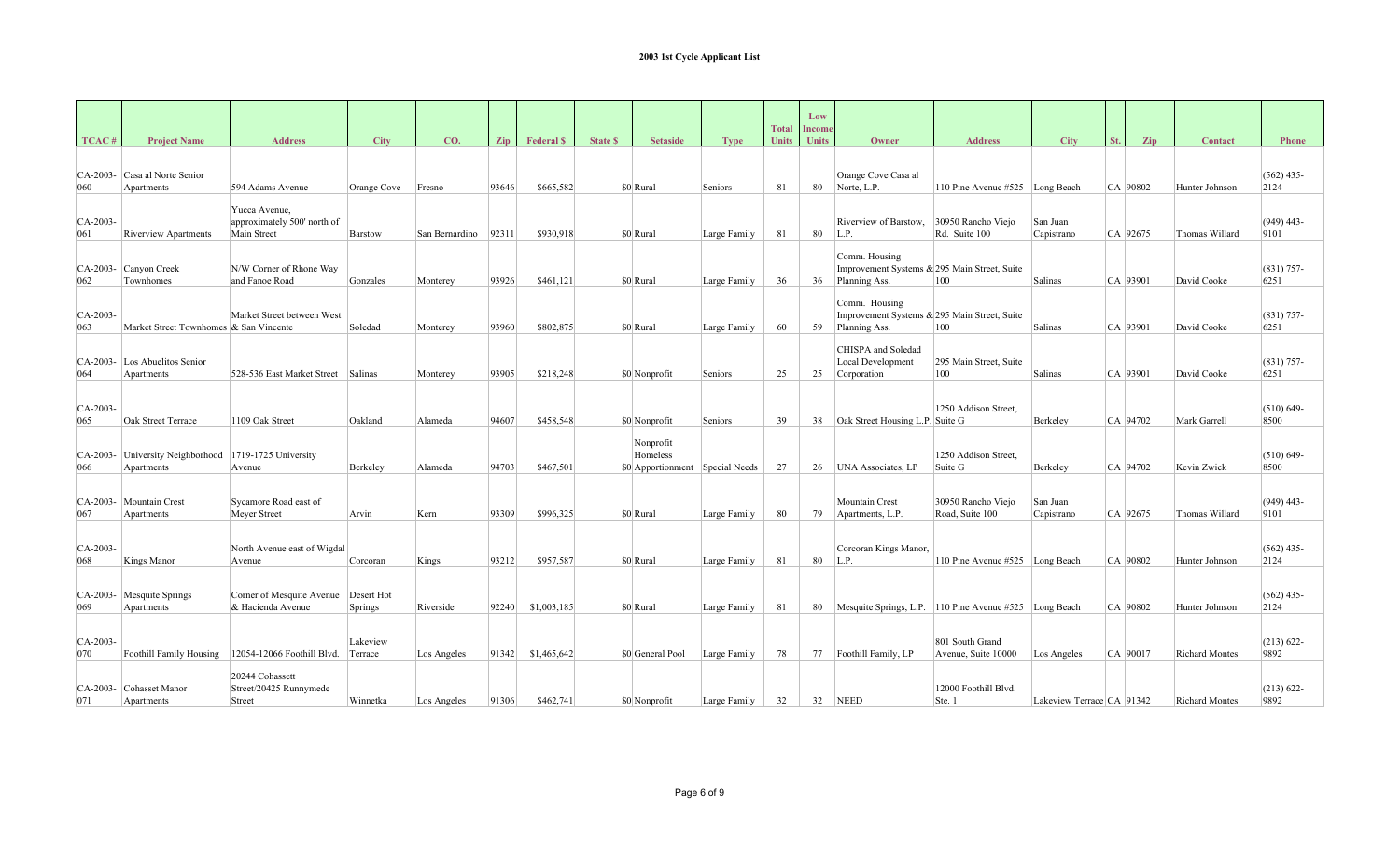|                    |                                      |                                         |             |              |       |                  |                |                                           |              |                              | Low                           |                                                                    |                                                   |                        |            |                |                       |
|--------------------|--------------------------------------|-----------------------------------------|-------------|--------------|-------|------------------|----------------|-------------------------------------------|--------------|------------------------------|-------------------------------|--------------------------------------------------------------------|---------------------------------------------------|------------------------|------------|----------------|-----------------------|
| TCAC <sup>#</sup>  | <b>Project Name</b>                  | <b>Address</b>                          | <b>City</b> | CO.          | Zip   | <b>Federal S</b> | <b>State S</b> | <b>Setaside</b>                           | <b>Type</b>  | <b>Total</b><br><b>Units</b> | <b>Income</b><br><b>Units</b> | Owner                                                              | <b>Address</b>                                    | <b>City</b>            | St.<br>Zip | Contact        | <b>Phone</b>          |
|                    |                                      |                                         |             |              |       |                  |                |                                           |              |                              |                               |                                                                    |                                                   |                        |            |                |                       |
| $ CA-2003-$        |                                      |                                         |             |              |       |                  |                |                                           |              |                              |                               | River Crest, a California 2020 West Kettleman                      |                                                   |                        |            |                | $(209)$ 334-          |
| 072                | <b>River Crest</b>                   | 2809 Della Drive                        | Ceres       | Stanislaus   | 95307 | \$335,651        |                | $$1,243,154$ General Pool                 | Large Family | 36                           | 35                            | Limited Partnership                                                | Lane                                              | Lodi                   | CA 95241   | David Michael  | 6565                  |
|                    |                                      |                                         |             |              |       |                  |                |                                           |              |                              |                               |                                                                    |                                                   |                        |            |                |                       |
| $CA-2003-$<br>073  | Heritage Square Senior<br>Apartments | 730-790 North Fair Oaks                 | Pasadena    | Los Angeles  | 91103 | \$1,298,039      |                | \$0 General Pool                          | Seniors      | 104                          | 102                           | Simpson Housing<br>Solutions, LLC                                  | 320 Goldens Shore,<br>Suite 200                   | Long Beach             | CA 90802   | Craig Farmer   | $(562)$ 256-<br>2000  |
|                    |                                      |                                         |             |              |       |                  |                |                                           |              |                              |                               |                                                                    |                                                   |                        |            |                |                       |
| $CA-2003-$         | Second Street Senior                 |                                         |             |              |       |                  |                |                                           |              |                              |                               | Simpson Housing                                                    | 320 Golden Shore, Suite                           |                        |            |                | $(562)$ 256-          |
| 074                | Apartments                           | 400 North Second Street                 | Dixon       | Solano       | 95620 | \$825,268        |                | \$0 Rural                                 | Seniors      | 81                           | 80                            | Solutions, LLC                                                     | 200                                               | Long Beach             | CA 90802   | Craig Farmer   | 2000                  |
| $CA-2003$          |                                      |                                         |             |              |       |                  |                |                                           |              |                              |                               |                                                                    | 1388 Suter Street, 11th                           |                        |            |                | $(415)$ 345-          |
| 075                | <b>Richmond Townhouses</b>           | 2889 Pullman Avenue                     | Richmond    | Contra Costa | 94804 | \$1,689,135      |                | \$0 At Risk                               | At-Risk      | 199                          | 198                           | Carlson Boulevard, L.P. Floor                                      |                                                   | San Francisco          | CA 94109   | Jack Gardner   | 4400                  |
|                    |                                      |                                         |             |              |       |                  |                |                                           |              |                              |                               |                                                                    |                                                   |                        |            |                |                       |
| $ CA-2003-$<br>076 | Green Manor Village                  | 5956 Woodland Drive                     |             | Yuba         | 95901 | \$719,411        |                | \$0 General Pool                          |              | 50                           | 49                            | Green Manor Village,<br>L.P.                                       | 5400 E. Olympic Blvd.,<br>Suite 300               |                        | CA 90022   | John Clem      | $(323) 721 -$<br>1655 |
|                    |                                      |                                         | Marysville  |              |       |                  |                |                                           | Large Family |                              |                               |                                                                    |                                                   | Los Angeles            |            |                |                       |
| $CA-2003-$         |                                      |                                         |             |              |       |                  |                |                                           |              |                              |                               | Sonterra Apartments,                                               | 30950 Rancho Viejo                                | San Juan               |            |                | $(949)$ 433-          |
| 077                | Sonterra Apartments                  | 250 S. Eastern Avenue                   | Brawley     | Imperial     | 92227 | \$815,303        |                | \$0 Rural                                 | Large Family | 54                           | 53                            | L.P.                                                               | Road, Suite 100                                   | Capitrano              | CA 92675   | Thomas Willard | 9101                  |
|                    |                                      |                                         |             |              |       |                  |                |                                           |              |                              |                               |                                                                    |                                                   |                        |            |                |                       |
| $CA-2003-$<br>078  | Creekside Village                    | 319 South Jackson Street                | Red Bluff   | Tehama       | 96080 | \$821,957        |                | \$0 Rural / RHS 514 Large Family          |              | 61                           | 60                            | Red Bluff Housing<br>Investors, L.P.                               | 5400 East Olympic<br>Blvd. Suite 300              | Los Angeles            | CA 90022   | John Clem      | $(323) 721 -$<br>1655 |
|                    |                                      |                                         |             |              |       |                  |                |                                           |              |                              |                               |                                                                    |                                                   |                        |            |                |                       |
| $CA-2003-$         |                                      |                                         |             |              |       |                  |                |                                           |              |                              |                               | Hearthstone Village,                                               | 30950 Rancho Viejo                                | San Juan               |            |                | $(949)$ 443-          |
| 079                | Hearthstone Village                  | 1217 South 7th Street                   | Avenal      | Kings        | 93204 | \$888,613        |                | \$0 Rural                                 | Large Family | 81                           | 80                            | L.P.                                                               | Road, Suite 100                                   | Capistrano             | CA 92675   | Thomas Willard | 9101                  |
|                    |                                      |                                         |             |              |       |                  |                |                                           |              |                              |                               |                                                                    |                                                   |                        |            |                |                       |
| $ CA-2003-$<br>080 | Villanueva Apartments                | 2599 Whitson Street                     | Selma       | Fresno       | 93662 | \$429,209        |                | $$1,589,662$ Rural / RHS 514 Large Family |              | 53                           | 52                            | Selma Housing<br>Investors, L.P.                                   | 30950 Rancho Viejo<br>Road, Suite 100             | San Juan<br>Capistrano | CA 92675   | Thomas Willard | $(949)$ 443-<br>9101  |
|                    |                                      |                                         |             |              |       |                  |                |                                           |              |                              |                               |                                                                    |                                                   |                        |            |                |                       |
| $CA-2003-$         |                                      |                                         |             |              |       |                  |                |                                           |              |                              |                               |                                                                    | Palm Village II Partners, 3324 Wilshire Blvd. 4th |                        |            |                | $(213)$ 487-          |
| 081                | Palm Village II                      | 801 W. 70th Street                      | Los Angeles | Los Angeles  | 90044 | \$911,981        |                | \$0 Special Needs Special Needs           |              | 49                           | 48                            | L.P.                                                               | Floor - Penthouse                                 | Los Angeles            | CA 90010   | Albert Otero   | 2400                  |
|                    |                                      |                                         |             |              |       |                  |                |                                           |              |                              |                               |                                                                    |                                                   |                        |            |                |                       |
| $CA-2003-$<br>082  | Park View Village                    | 933-937 S. Park View Street Los Angeles |             | Los Angeles  | 90006 | \$377,044        |                | Small<br>\$0 Development                  | Large Family | 21                           | 20                            | Park View Affordable<br>Housing Partners, L.P.   Floor - Penthouse | 3324 Wilshire Blvd. 4th                           | Los Angeles            | $CA$ 90010 | Albert Otero   | $(213)$ 487-<br>2400  |
|                    |                                      |                                         |             |              |       |                  |                |                                           |              |                              |                               |                                                                    |                                                   |                        |            |                |                       |
| $CA-2003-$         |                                      | Southwest corner of Schipper            |             |              |       |                  |                |                                           |              |                              |                               | Shipper Street Investor,                                           |                                                   |                        |            |                | $(661)$ 230-          |
| 083                | La Amistad                           | & Walnut Street                         | Arvin       | Kern         | 93203 | \$1,062,579      |                | \$0 Rural                                 | Large Family | 80                           | 79                            | a California LP                                                    | P.O. Box 467                                      | Woodacre               | CA 94973   | John Cicerone  | 4599                  |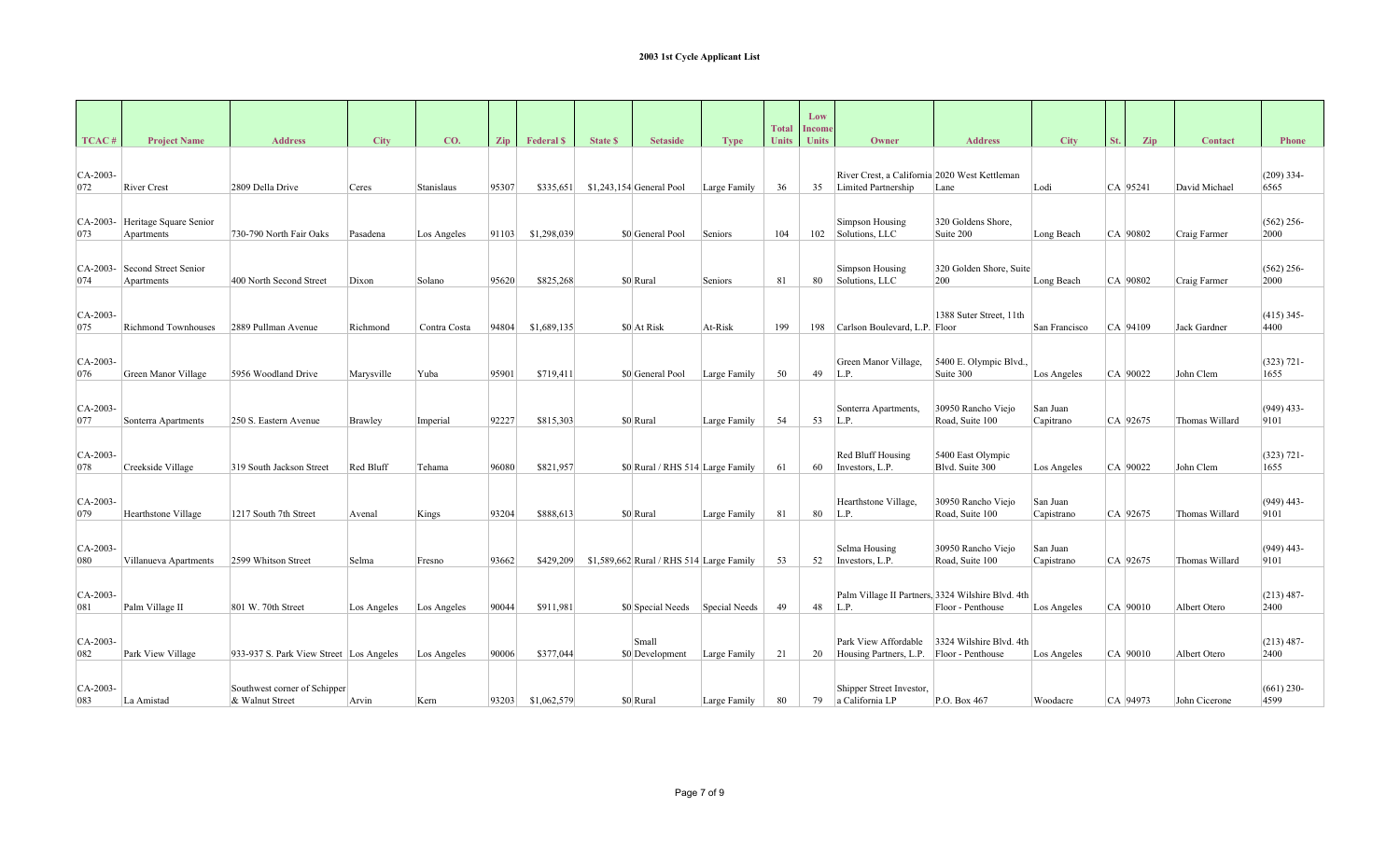|                   |                                              |                                                              |                    |                |       |                  |                   |                                           |              | <b>Total</b> | Low<br><b>Income</b> |                                                                      |                                                              |                               |     |            |                            |                       |
|-------------------|----------------------------------------------|--------------------------------------------------------------|--------------------|----------------|-------|------------------|-------------------|-------------------------------------------|--------------|--------------|----------------------|----------------------------------------------------------------------|--------------------------------------------------------------|-------------------------------|-----|------------|----------------------------|-----------------------|
| TCAC <sup>#</sup> | <b>Project Name</b>                          | <b>Address</b>                                               | <b>City</b>        | CO.            | Zip   | <b>Federal S</b> | <b>State \$</b>   | <b>Setaside</b>                           | <b>Type</b>  | <b>Units</b> | <b>Units</b>         | Owner                                                                | <b>Address</b>                                               | <b>City</b>                   | St. | Zip        | Contact                    | <b>Phone</b>          |
| $CA-2003-$<br>084 | Mecca III Apartments                         | Avenue 66 and Johnson<br>Street                              | Mecca              | Riverside      | 92254 | \$727,767        |                   | $$0 $ Rural                               | Large Family | 58           | 57                   | Mecca Apartments III, a 81-730 Highway 111,<br>California LP         | Suite 21                                                     | Indio                         |     | CA 92201   | Samuel G. Jack, Jr.        | $(760)$ 342-<br>3448  |
| $CA-2003-$<br>085 | Dorado Senior Apartments 8622 Stanton Avenue |                                                              | Buena Park         | Orange         | 90620 | \$1,284,319      |                   | \$4,572,256 General Pool                  | Seniors      | 150          | 148                  | Dorado Senior<br>Apartments, L.P.                                    | 1516 Pontius Avenue,<br>#202                                 | Los Angeles                   |     | CA 90025   | Jason Ballou               | $(310) 575 -$<br>3543 |
| CA-2003-<br>086   | Terracina Pinewood Court Street              | <b>SW Corner of Pinewood</b><br>Court Cul de sac, South of E | Williams           | Colusa         | 95987 | \$682,489        | \$2,527,736 Rural |                                           | Large Family | 64           | 63                   | Pinewood Court<br>Apartments, L.P.                                   | 3120 Freeboard Drive.<br>Suite 202                           | West Sacramento   CA   95691  |     |            | Chris Glaudel              | $(916)$ 414-<br>4417  |
| $CA-2003-$<br>087 | Folsom Senior Housing                        | 1600 Creekside Drive                                         | Folsom             | Sacramento     | 95630 | \$994,394        |                   | $$4,551,380$ Nonprofit                    | Seniors      | 138          | 137                  | Mercy Housing<br>California                                          | 3120 Freeboard Drive.<br>Suite 202                           | West Sacramento   CA   95691  |     |            | Chris Glaudel              | $(916)$ 414-<br>4417  |
| $CA-2003$<br>088  | Casa Bella                                   | NE Corner of Nisqualli and<br>First Avenue                   | Victorville        | San Bernardino | 92393 | \$887,410        |                   | $$3,353,779$ General Pool                 | Large Family | 96           | 94                   | AMCAL Enterprises,<br>Inc.                                           | 5743 Corsa Avenue.<br>Suite 208                              | Westlake Village   CA   91362 |     |            | Arjun Nagarkatti           | $(818) 706-$<br>0694  |
| $CA-2003-$<br>089 | Portofino Villas                             | MWC of Garey Avenue &<br>Phillips Blvd.                      | Pomona             | Los Angeles    | 91766 | \$1,429,855      |                   | \$0 General Pool                          | Seniors      | 174          | 172                  | AMCAL Enterprises,<br>Inc.                                           | 5743 Corsa Avenue,<br>Suite 208                              | Westlake Village   CA   91362 |     |            | Arjun Nagarkatti           | $(818)$ 706-<br>0694  |
| CA-2003-<br>090   | Larkspur Apartments                          | 701 Allegheny Avenue                                         | Beaumont           | Riverside      | 92223 | \$405,817        | \$1,503,027 Rural |                                           | Large Family | 41           | 40                   | Larkspur Family<br>Apartments, L.P.                                  | 1601 Cloverfield Blvd.<br>2nd Floor South Tower Santa Monica |                               |     | $CA$ 90404 | Michael Weyrick            | $(310)$ 255-<br>8461  |
| $CA-2003-$<br>091 | Grand & Venice Family<br>Housing             | 1500 Grand Avenue                                            | Los Angeles        | Los Angeles    | 90015 | \$1,294,241      |                   | \$0 Nonprofit                             | Large Family | 62           | 61                   | Mercy Housing<br>California                                          | 500 South Main Street.<br>Suite 110                          | Orange                        |     | CA 92868   | Maury Ruano                | $(714) 550-$<br>5082  |
| CA-2003-<br>092   | Diamond Cove II<br>Apartments                | 5367 - 5475 Carrington<br>Circle / 1313 Access Street        | Stockton           | San Joaquin    | 95210 | \$654,526        |                   | \$0 Nonprofit                             | Large Family | 40           | 39                   | Asociacion Campesina   42 N. Sutter Street,<br>Lazaro Cardenas, Inc. | Suite 406                                                    | Stockton                      |     | CA 95210   | Carol J. Ornelas           | $(209)$ 466-<br>6811  |
| $CA-2003-$<br>093 | Valle del Sol Townhomes Farmington Road      | 4705, 4715 and 4739 E.                                       | Stockton           | San Joaquin    | 95212 | \$959,634        |                   | $$3,544,200$ Rural / RHS 514 Large Family |              | 76           | 74                   | Asociacion Campesina<br>Lazaro Cardenas, Inc.                        | 42 N. Sutter Street,<br>Suite 406                            | Stockton                      |     | CA 95202   | Carol J. Ornelas           | $(209)$ 466-<br>6811  |
| $CA-2003-$<br>094 | <b>Broadway City Lights</b>                  | 8000-8022 South Broadway Los Angeles                         |                    | Los Angeles    | 90003 | \$925,381        |                   | \$0 General Pool                          | Large Family | 49           | 48                   | Broadway City Lights, a<br>California LP                             | 5939 Monterey Road                                           | Los Angeles                   |     |            | CA 90042-4942 Salim Karimi | $(323)$ 254-<br>3338  |
| $CA-2003-$<br>095 | <b>Westwood Vistas</b>                       | 719 & 731 F Street                                           | West<br>Sacramento | Yolo           | 95605 | \$756,446        |                   | \$0 General Pool                          | Large Family | 51           | 50                   | Westwood Vistas, a<br>California Limited<br>Partnership              | 1001 Sixth Street, Suite<br>202                              | Sacramento                    |     | CA 95814   | Elva Grant                 | $(916)$ 444-<br>0550  |